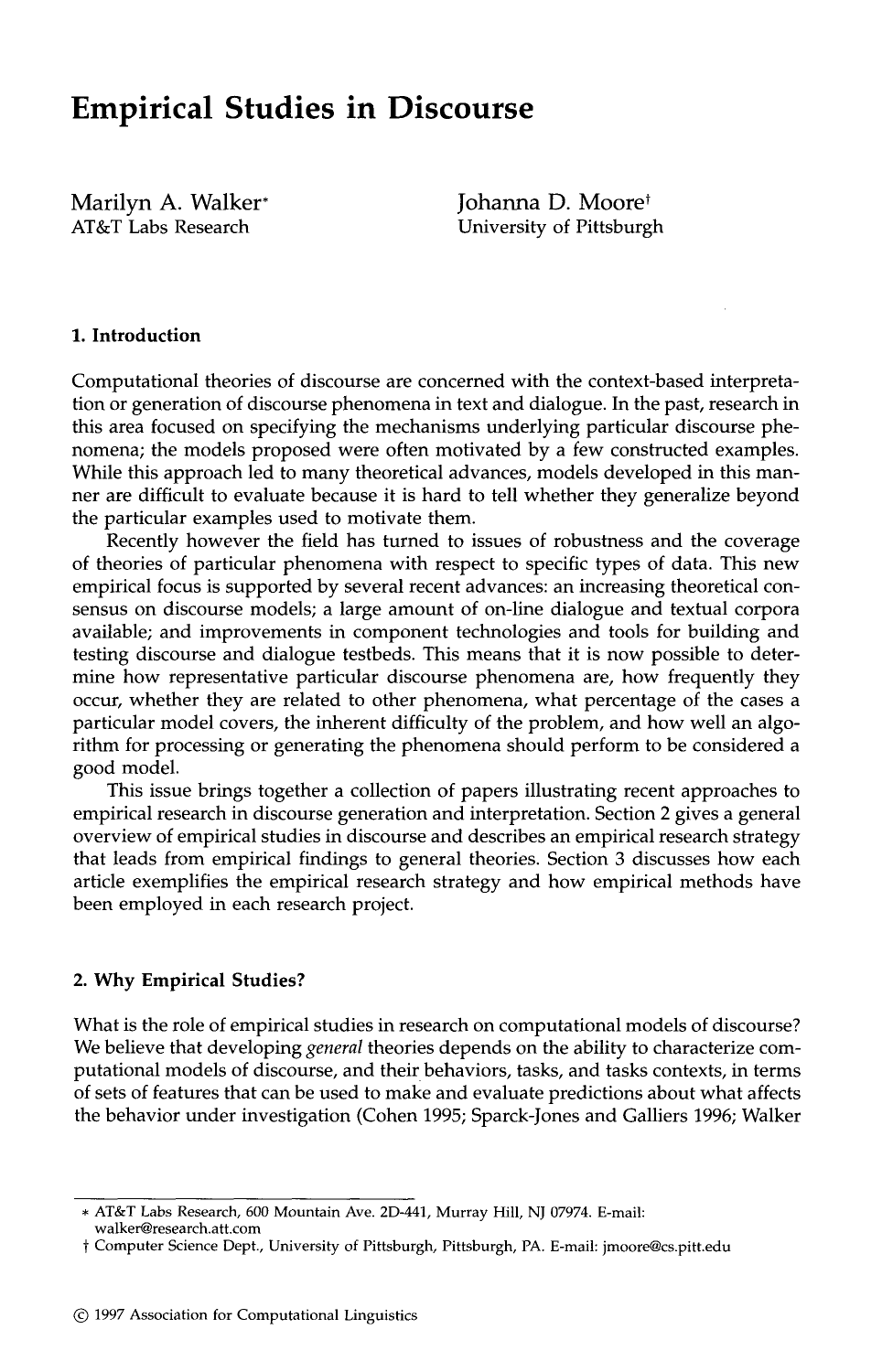$1996$ .<sup>1</sup> The role of empirical methods is to help researchers discover general features by analyzing specific discourse phenomena or programs that interpret or generate them. Once relevant features are identified, hypotheses about the relationship between them can be formed, and controlled studies that test the hypothesized relationships can be devised. This approach leads to general theories via the following steps, which many readers will recognize as a variation of Cohen's **empirical generalization strategy**  (Cohen 1995, 6):

- **1. Feature identification:** identify features of the discourse, tasks, and context that may influence the target behavior;
- 2. Modeling: develop a causal model of how these features influence the target behavior;
- **3. Evaluation:** assess the performance of the model (often implemented in a program) for producing the target behavior on the tasks and in the contexts for which it was devised;
- 4. Generalization: once the model makes accurate predictions, generalize the features so that other discourses, tasks, and contexts are encompassed by the causal model, and test whether the general model accurately predicts behavior in the larger set of discourses, tasks, and contexts.

This strategy provides a general research methodology in which the study of discourse phenomena proceeds in several stages, each of which employs empirical methods. The first stage is to identify features that may affect the behavior of interest. Hypotheses about what features are relevant may come from an analysis of a corpus of naturally occurring discourses, a study of the literature on the phenomena of interest, an analysis of tasks in a particular domain or the analysis of a program that exhibits a behavior of interest. These hypotheses are then used to develop or refine a causal model of how the features influence the target behavior. At this point, the model can be evaluated in many ways, for example, a program that embodies the model can be implemented and evaluated. If evaluation indicates that performance of the model is not satisfactory, further work must be done at stages 1 and 2 to identify features that influence the target behavior and to model their interactions appropriately.

Stages 3 and 4 are key to the ability to generalize; once researchers are able to derive quantitative results by testing a model against a data set, general theories can arise from qualitatively analyzing which aspects of the model most directly affect the desired behavior, and from evaluating the model in qualitatively different situations. For this reason, much recent work has been concerned with methodological issues of how to quantitatively measure performance.

But how do empirical methods help researchers discover general features and generate hypotheses? Recent work uses some combination of the following empirical methods: (1) Tagging of discourse phenomena in corpora; (2) Induction of algorithms or discourse models from tagged data; (3) Comparison of algorithm output to human performance; (4) Human scoring of an algorithm's output; (5) Task efficacy evaluation based on the the domain; (6) Ablation studies where algorithm features are systematically turned off; (7) Wizard-of-Oz studies; (8) Testbeds of (parameterizable) dialogue

<sup>1</sup> Sparck-Jones and Galliers (1996, 23) call features **performance factors** and distinguish between **environmental factors,** which are features of the task that are fixed from the system designer's viewpoint, **system factors,** which reflect design choices, algorithm features, or other input factors, and **system effects,** which are features that characterize the behavior of the system.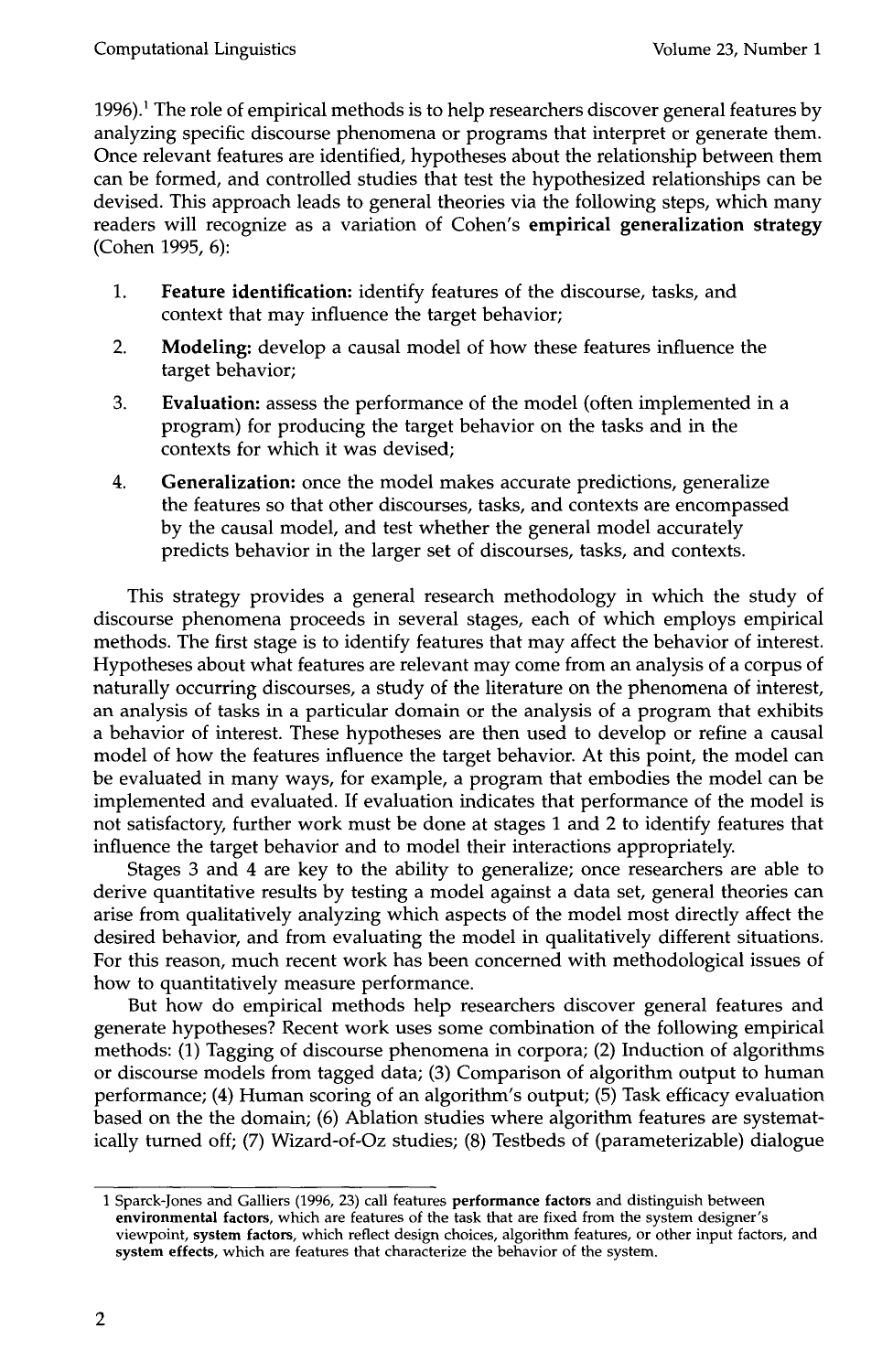models using computer-computer dialogue simulation; and (9) Testbeds of (parameterizable) dialogue models implemented in human-computer dialogue interfaces. How are these methods used and how do they contribute to the development of general theories?

Discourse tagging classifies discourse units in naturally occurring texts or dialogues into one of a set of categories. Discourse units range from referring expressions and syntactic constructions (Fox 1987; Kroch and Hindle 1982; Prince 1985), to words or phrases (Heeman and Allen 1994; Hirschberg and Litman 1993; Novick and Sutton 1994), to utterances and relationships among them (Dahlbäck 1991; Reithinger and Maier 1995; Moser and Moore 1995; Nagata 1992; Rose et al. 1995), to multiutterance units identified by a range of criteria such as speaker intention or initiative (Flammia and Zue 1995a; Hirschberg and Nakatani 1996; Whittaker and Stenton 1988). The article by Carletta et al. (this volume) presents a tagging scheme for three levels of discourse structure.

Discourse tags categorize either features of the input (independent variables) or features of the output (dependent variables). Often hypotheses about input features that affect the target behavior are found in previous work (stage 1 of the methodology). In this case, the tagging contributes to developing a causal model. The tagged corpus is used to test whether the features predict the target behavior. For example, researchers have devised algorithms for generating the surface form of explanations and instructions from underlying intention-based representations by tagging naturally occurring discourses for surface form features, informational relations, and intentional relations (Vander Linden and Di Eugenio 1996; Moser and Moore 1995; Moore and Pollack 1992; Paris and Scott 1994). Another promising area is speech act (dialogue move) tagging, where, for example, researchers have tested whether an automatic tagger trained on the tagged corpus can improve the performance of a speech recognizer with tag-specific language models (Taylor et al. 1996), and whether an induced discourse model based on the tagging can predict the *next* dialogue act in the dialogue, and thus affect how the system translates the next utterance (Reithinger and Maier 1995; Nagata 1992).

Tagging is also critical for ablation studies, where algorithm features are selectively turned off, and performance examined. Tagging can characterize the input in terms of features the algorithm uses for producing the target behavior or characterize the target behavior. For example, Lappin and Leass (1994) report an ablation study of an anaphora resolution algorithm, operating on computer manuals, in which various factors that were hypothesized to determine the most likely antecedent were selectively turned off. (See also Dagan et al. [1995]). Sample results include the finding that there is no effect on performance, for this type of text, when an antecedent's likelihood is increased for parallelism.

Another use of discourse tagging is for algorithm induction using automatic classifiers, such as C4.5 or CART, that produce decision trees from data sets described by a set of features (Brieman et al. 1984; Quinlan 1993). This approach uses automatic methods for stages 2 and 3 of our empirical research strategy. Since discourse tagging associates sets of features with discourse phenomena, tagged data is used as input to these automatic classifiers. The decision tree produced by the classifiers functions as a causal model, which can then be examined and further tested. For example, this method has been used to identify features for predicting accent assignment in text-tospeech (Hirschberg 1993), for repairing disfluencies (Nakatani and Hirschberg 1993), cue vs. noncue uses of discourse cue words (Litman 1996; Siegel and McKeown 1994), discourse segment boundaries (Grosz and Hirschberg 1992; Passonneau and Litman, this volume), intonational phrase boundaries (Wang and Hirschberg 1992), and the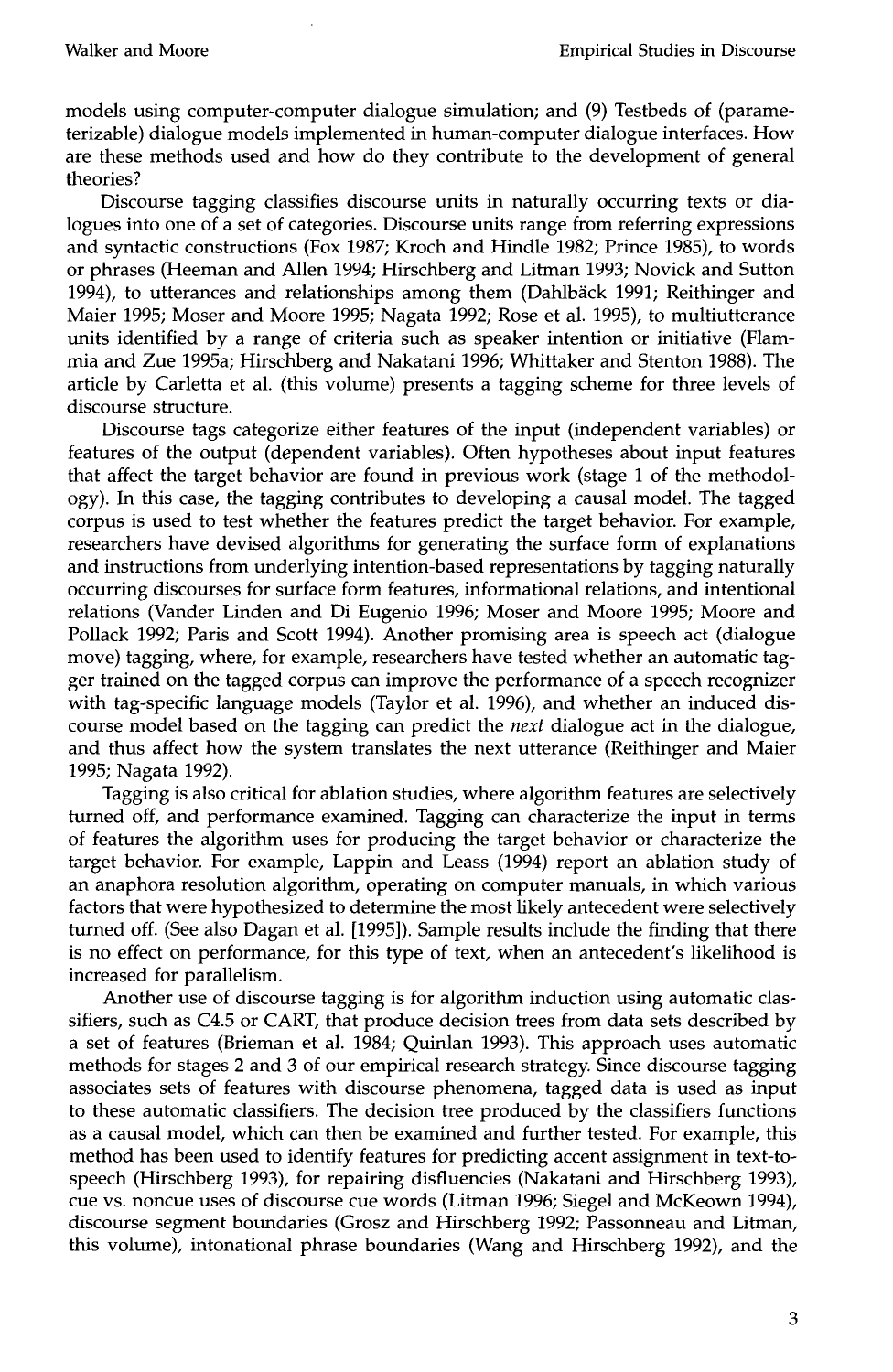most likely antecedents for anaphors (Aone and Bennet 1995; Connolly, Burger, and Day 1994).

Discourse tagging is also instrumental in stage 3 of our empirical method, by producing a test set that can be used for comparison to a program's output. This method is used by most of the articles in this volume. A common application is testing coreference resolution algorithms; the tags indicate the preferred interpretation of a potentially ambiguous utterance containing anaphoric noun phrases (Walker 1989; Suri and McCoy 1994; Chinchor and Sundheim 1995). Coreference algorithms are then tested on their ability to select the right equivalence class for an anaphoric noun phrase. The same method has been applied to empirically testing an algorithm for resolving verb phrase ellipsis (Hardt 1992).

In each case, we can generalize on the basis of specific features from studies of specific algorithms operating on specific corpora, whenever the corpora represent a general task for the algorithm. The more varied the test data is, the more generalizable we expect the results to be. For example, the claim that a model is general can be supported by test corpora representing different genres (Fox 1987; Kroch and Hindle 1982), or different language families (Strube and Hahn 1996; Iida 1997; Di Eugenio 1997; Hoffman 1997).

Human performance can also be compared to algorithm output through the use of reaction time or comprehension or production experiments (Brennan 1995; Gordon, Grosz, and Gilliom 1993; Hudson-D'Zmura 1988). These methods allow researchers fine-grained control of the phenomena studied, and avoid problems with sparse data that can arise with corpus analyses. Reaction time studies also provide researchers with an indirect measure of how humans process a particular phenomenon; processing times can then be compared with the predictions of a model.

The method of having humans score the result of an algorithm, or compare it to human performance, is useful when the algorithm output is hard to classify as an element of a finite set, for example, when the output is a summary or an explanation produced by a natural language generation system (McKeown and Radev 1995; Robin and McKeown 1996; Sparck-Jones 1993). This is the method used by Lester and Porter (this volume).

The method of task efficacy evaluation tests the effectiveness of the target behavior in an environment in which it is embedded (Sparck-Jones and Galliers 1996). For example, in evaluating the generation mechanism of a tutorial system, a task efficacy measure evaluates how well students comprehend or learn an explanation or an instruction. If the execution of an instruction can be monitored, performance metrics can be collected (Biermann and Long 1996; Young 1997). Another approach is based on field studies with actual end-users (Jarke et al. 1985). Like human scoring, this method appears to be well-suited for research with complex outputs such as instructional dialogue systems.

Because testing dialogue systems requires a fully implemented natural language system, there are two empirical methods for testing hypotheses about discourse models that are independent of the current state of the art in speech or language processing. The first method is Wizard-of-Oz simulation, and the second is computational testbeds for dialogue simulation.

In the Wizard-of-Oz (WOZ) approach, a human wizard simulates the behavior of a program interacting with a human to carry out a particular task in a particular domain (Dahlbäck and Jonsson 1989; Hirschman et al. 1993; Oviatt and Cohen 1989; Whittaker and Stenton 1989). The WOZ method can, in principle, be used to test, refine, or generalize any behavior implementable in a program and thus is appropriate at several stages of our methodology. For example, the wizard may follow a proto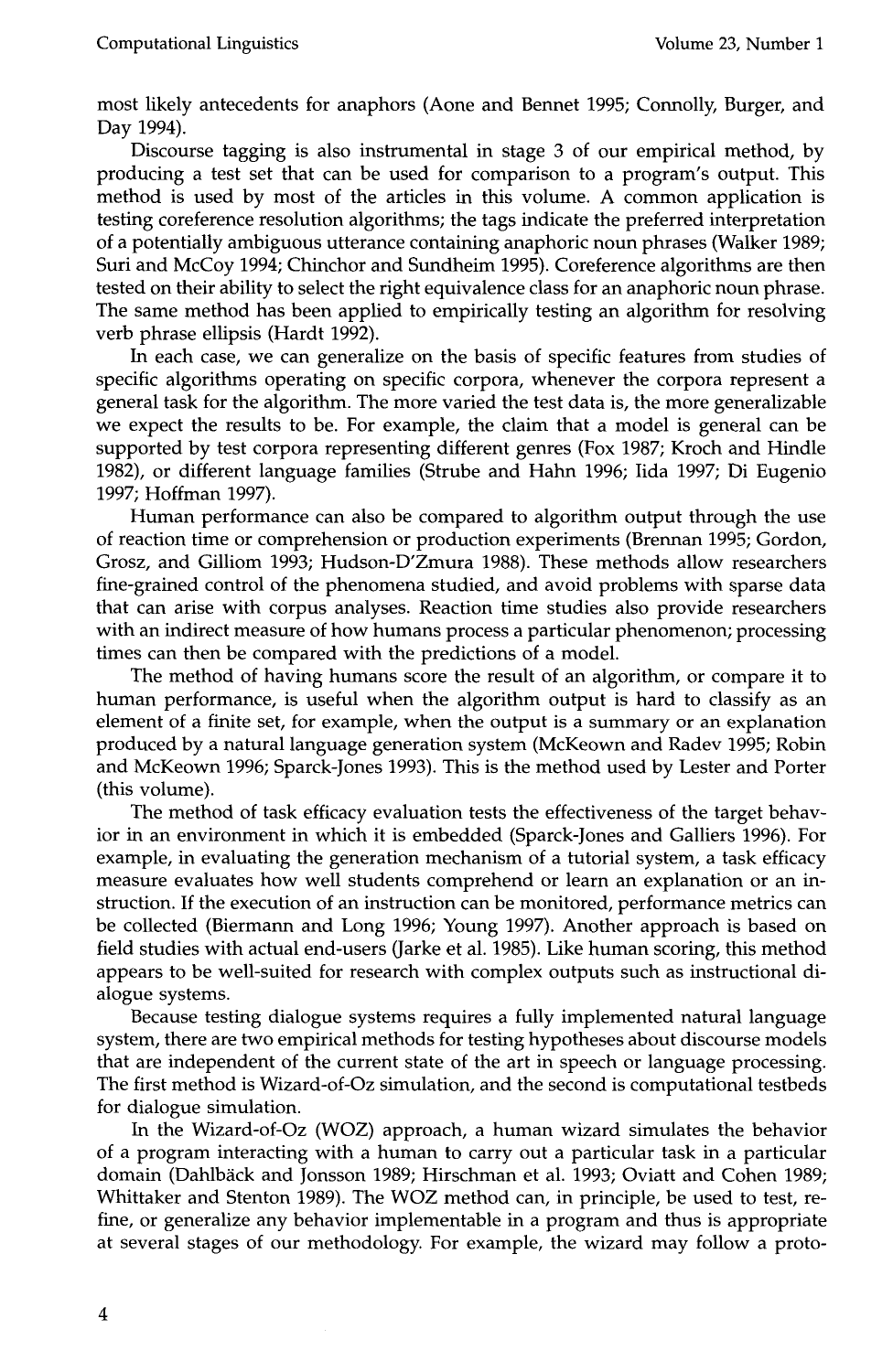col that includes particular system limitations or error-handling strategies, to explore potential problems before implementation, e.g. determining how the program's level of interactivity affects the complexity of the instructions it is given (Oviatt and Cohen 1989). In addition, WOZ is often used to collect sample dialogues that are not affected by system limitations; the human wizard can simulate behavior that would result in a system error, so that the resulting corpus of dialogues is not affected by human adaptation to the system's limitations. In some cases, the resulting corpus provides training data for spoken language systems (Hirschman et al. 1993), is used as a target for improved systems (Moore, Lemaire, and Rosenblum 1996), or forms a test set for evaluating the performance of an existing natural language system (Whittaker and Stenton 1989; Hirschman et al. 1993).

Dialogue simulation testbeds evaluate specific models of agent communicative action. This approach spans stages 1-3 of the methodology: human-human dialogues are used to formulate hypotheses about features that determine a target behavior; a program is designed in which the target behavior is parameterizable and in which metrics for evaluating performance can be collected; and then simulations are run to determine which behaviors, determined by the parameter settings, affect performance on the task. Hans, Pollack, and Cohen (1993) discuss the role of this method in exploration, confirmation, and generalization of particular models of agent behavior. In discourse studies, these testbeds have been used to investigate the utility of planning as an underlying model of dialogue (Power 1979; Houghton and Isard 1985), the interaction of risk-taking dialogue strategies and corresponding repair strategies (Carletta 1992), the relationship between resource bounds, task complexity, and dialogue strategies (Walker 1996; Jordan and Walker 1996), the role of belief revision in tasks in which agents negotiate a problem solution (Logan, Reece, and Sparck-Jones 1994), and the relationship between mixed initiative and knowledge distribution (Guinn 1994).

Empirical research in testbeds for human-computer dialogue interfaces is very recent (Hirschman et al. 1990; Allen et al. 1996). This method supports studies of the interaction of various components; for example Danieli and Gerbino (1995) propose an **implicit recovery** metric for evaluating how the dialogue manager overcomes limitations in the speech recognizer. Other research parameterizes the dialogue manager to select different behaviors in different contexts, such as *expert* vs. *novice* discourse strategies (Kamm 1995), different repair strategies (Hirschman and Pao 1993), or different degrees of initiative (Potjer et al. 1996; Smith and Gordon, this volume). These dialogue interfaces also provide an opportunity for task efficacy evaluation, as discussed above, and there are already many examples of dialogue systems being tested in field trials with representative populations of users (Danieli and Gerbino [1995], Kamm [1995], Meng et al. [1996], Sadek et al. [1996] inter alia.)

## **3. Overview of the Issue**

The articles in this issue represent many of the empirical methods discussed above and span research on dialogue tagging, generation of referring expressions, generation of explanations, topic identification, identification of changes in speaker intention, and the effect of initiative on the structure of dialogues. Below we discuss each article in turn, both in terms of the methods it uses and in terms of how it contributes to the development of general theories.

#### **3.1 Carletta, Isard, Isard, Kowtko, Doherty-Sneddon, and Anderson**

Discourse tagging is a key component of much empirical work in discourse, however the development of discourse tag sets is still a relatively new area of endeavor. Carletta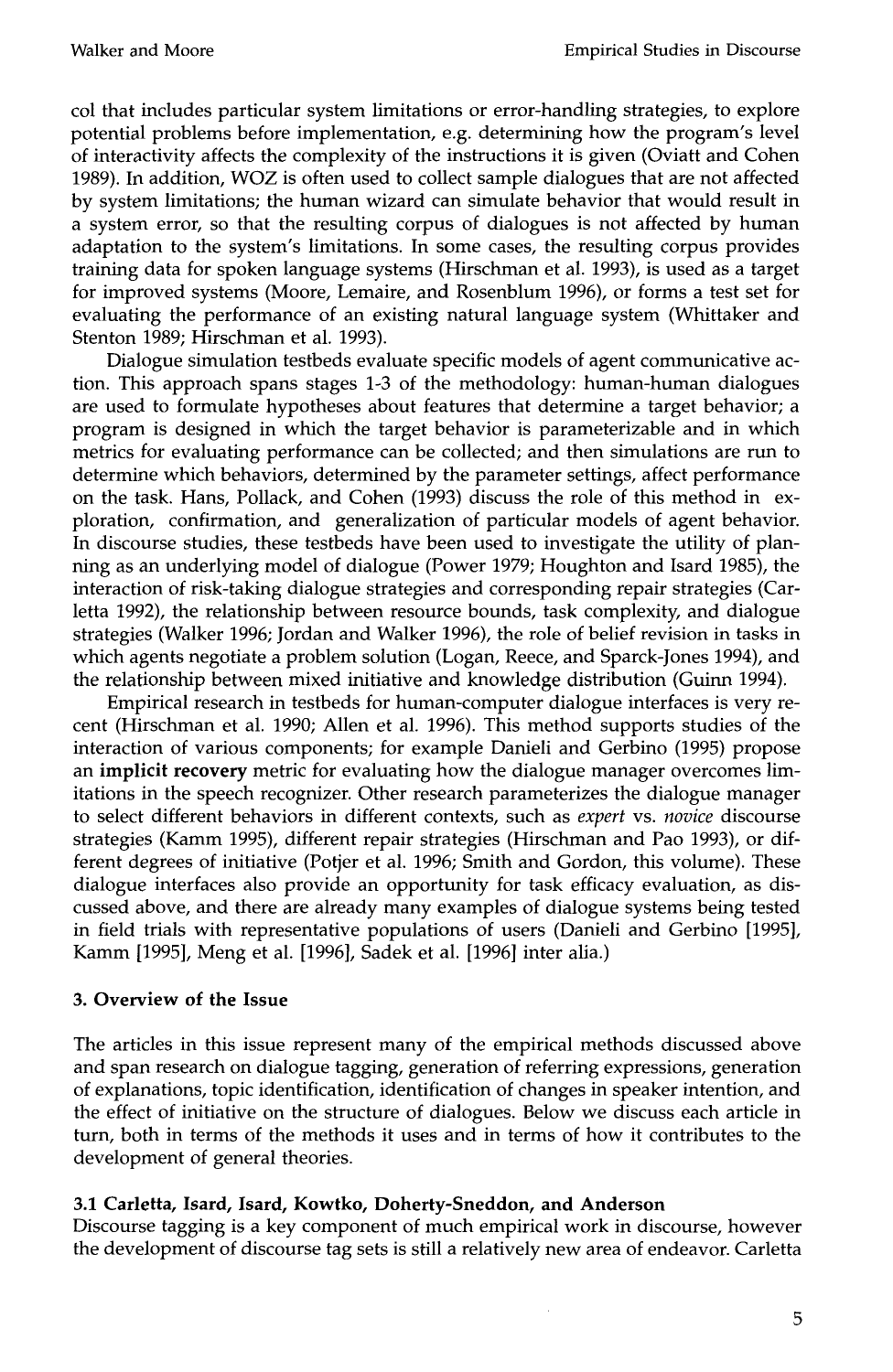et al. discuss a scheme for tagging human-human dialogues with three tag sets: **transactions, conversational games,** and dialogue moves. A transaction is a subdialogue that accomplishes one major step in the participants' plan for achieving the task (Isard and Carletta 1995). The size and shape of transactions is therefore largely dependent on the task. Each transaction consists of a sequence of conversational games, where a conversational game is a set of utterances starting with an initiation (e.g., a request for information) and encompassing all successive utterances until the purpose of the game has been fullfilled or the game has been abandoned. Each game consists of a sequence of moves, each of which is classified as either an initiative (e.g., instruction, explanation) or a response (e.g., reply, acknowledgment).

The paper discusses issues with determining the reliability and generality of tagging sets, and with refining tag sets on the basis of reliability data (Carletta 1996; Condon and Cech 1995). The Discourse Working Group is also applying this tagging scheme to other dialogue types to evaluate its generality (Hirschman et al. 1996; Luperfoy 1996).

## **3.2 Hearst**

The target behavior that Hearst is concerned with is subtopic identification in expository texts. She tests the hypothesis that term repetition is a primary feature of textual cohesion (Morris and Hirst 1991) by using it as the basis for two different algorithms for identifying multiparagraph subtopical units. The algorithms are evaluated by comparing the units they propose against a baseline of randomly generated topic boundaries, and against a corpus tagged by human judges. Precision, recall, and K (Carletta 1996; Krippendorf 1980) are used as evaluation metrics to assess the performance of the two algorithms.

In order to generalize, Hearst tests the algorithm's performance on a new task: that of distinguishing boundaries between sets of concatenated news articles. Hearst's algorithm performs comparably to other algorithms on the new task, showing that term repetition may be a more general indicator of subtopic boundaries. Future work could test further generalizations; term repetition may also indicate subtopics in other discourse or dialogue environments, and may interact with other features that correlate with topic boundaries, such as pauses, intonation, or cue words (Cahn 1992; Hirschberg and Nakatani 1996).

#### **3.3 Lester and Porter**

The target behavior that concerns Lester and Porter is generating paragraph-length explanations in the biology domain. Given a goal to explain a biology concept or process, their KNIGHT system selects relevant information from a large knowledge base, organizes it, and then generates it. It is clearly not possible to evaluate how well KNIGHT produces coherent paragraph-length explanations by comparing KNIGHT'S explanations word for word, or even proposition for proposition, with a corpus of human explanations. There are simply too many choices on the path from knowledge base to surface form. So Lester and Porter compare KNIGHT to human performance by having domain experts score a corpus consisting of both KNIGHT and human explanations. The domain experts are unaware of the fact that some explanations are generated by a computer. KNIGHT'S performance is evaluated on the basis of grading explanations on a scale of A to F for the features of coherence, content, organization, writing style, and correctness.

To generalize their results, Lester and Porter propose further fine-grained analyses of KNIGHT'S output by sentential form or referring expressions. Other generalizations could arise by showing that KNIGHT'S content organization operators (EDPs) could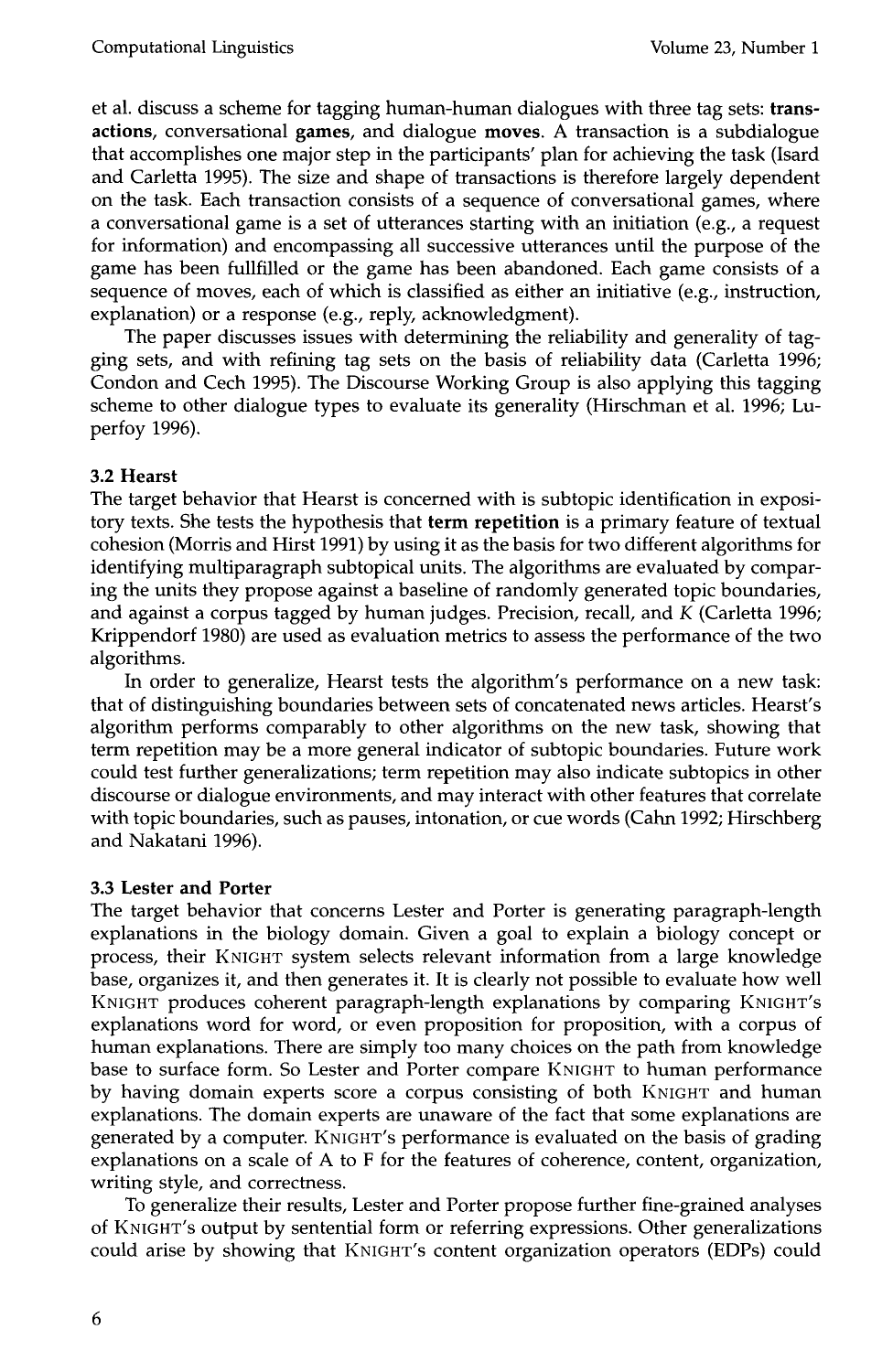be used in other domains for generating explanations, as in Robin and McKeown (1996).

## **3.4 Passonneau and Litman**

The target behavior that Passonneau and Litman's article models is the identification of multi-utterance units in spoken story narratives that correspond to speaker's intention. In order to define a test set for the target behavior, seven human subjects tagged each utterance in a narrative as a **boundary** where the speaker starts communicating a new intention, or as a nonboundary, where the speaker continues discussing the current intention. The boundaries marked by either three or four subjects (out of seven) are used to define the target behavior for boundary identification. Passonneau and Litman then examine three classes of utterance features to determine correlations with boundary and nonboundary utterances: (1) coreferential and inferential relationships between noun phrases across two adjacent utterances; (2) the occurrence of discourse cue phrases at the beginning of an utterance; and (3) prosodic/acoustic utterance features such as phrase-final intonation and utterance-initial pauses. They develop and evaluate three algorithms for producing the target behavior from these features, two hand-developed and one automatically induced.

Generalizations of this work arise from other research on different speech genres in different environments that also found that coreferential relationships, pausing, and intonation are correlated with discourse structure (Cahn 1992; Fox 1987; Hirschberg and Nakatani 1996). Future work can further test the generalizability of the results reported here: the features used could be examined in other types of spoken monologues, in texts, and in dialogue.

# **3.5 Smith and Gordon**

Smith and Gordon examine the effect of initiative on dialogue structure in dialogues in which human subjects interact with the computer to diagnose and repair problems with simple circuits. Initiative is varied by setting the system's initiative to directive or declarative mode. In directive mode, the system instructs the student at each step. In declarative mode, the system lets the student take the initiative, but volunteers relevant facts. Dialogue structure is tagged via a model that segments circuit repair dialogues into five phases: introduction, assessment, diagnosis, repair and test. Then Smith and Gordon examine how the subdialogue length varies depending on initiative mode.

Their results exemplify the empirical generalization strategy by showing that a subdialogue model based on WOZ simulations can be generalized to human-computer dialogues. They also show that claims about the effect of initiative on dialogue structure in human-human dialogues in other domains (Whittaker and Stenton 1988; Walker and Whittaker 1990) generalize to human-computer dialogues in the circuit repair domain. Further generalizations could result from determining whether the subdialogue model can be used in other types of human-human or human-computer problemsolving dialogues.

# **3.6 Yeh and Mellish**

The target behavior that Yeh and Mellish model is the generation of anaphoric noun phrases in Chinese texts. The algorithm must select from among zero pronouns, overt pronouns, and full noun phrases; in addition, for full noun phrases, appropriate content must be determined. Their training set is a corpus of Chinese texts tagged for anaphoric noun phrases and for features claimed to affect noun phrase form. They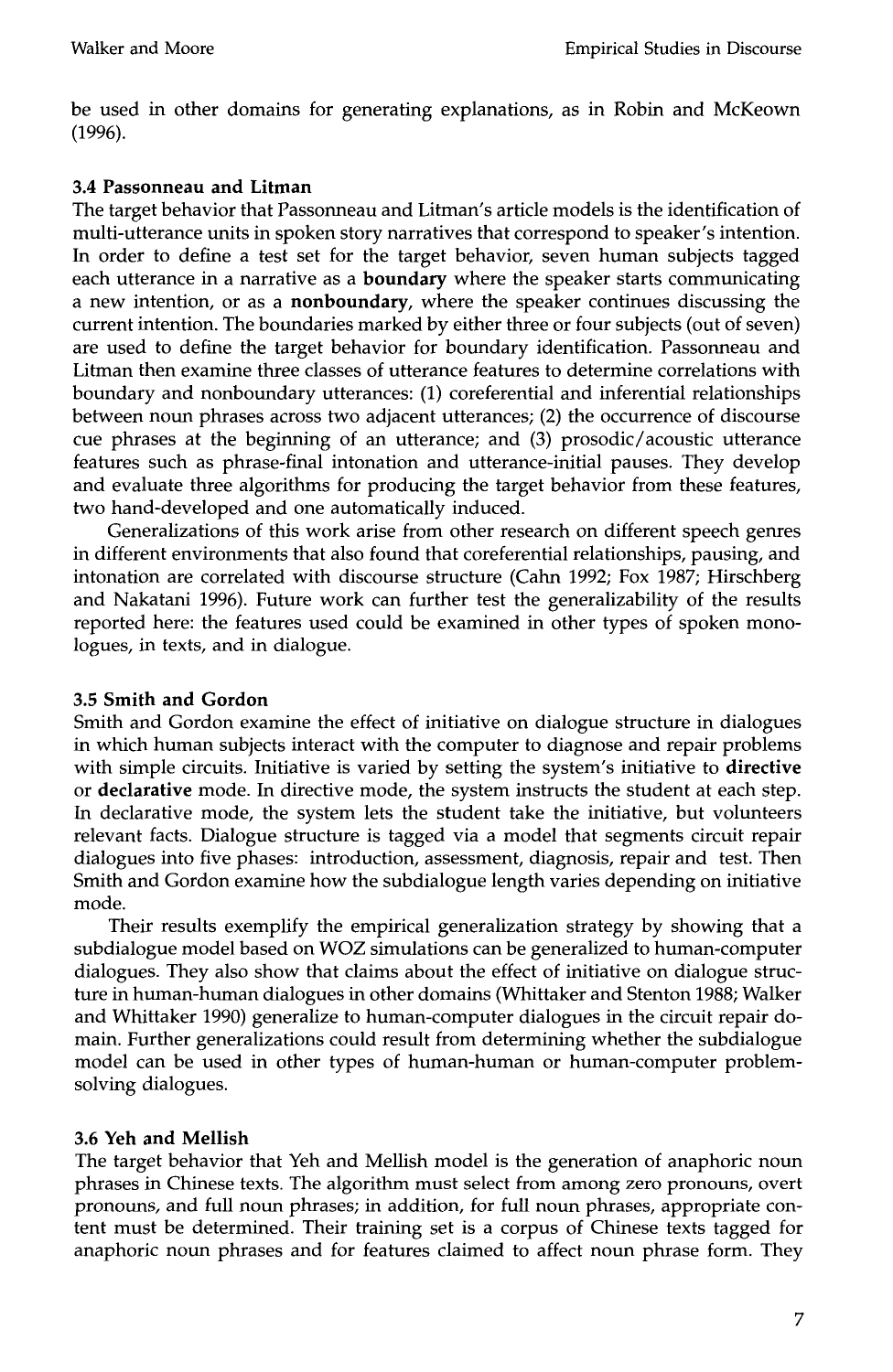construct a decision tree by sequentially allowing additional features to affect decisions on anaphoric form, wherever there is room for improvement.

In order to test the derived decision tree, they construct a test set of texts generated by a Chinese generator. At each location where a noun phrase occurs, a set of choices of nominal referring expressions are given. Then they conduct two comparisons. First, human judges select from among the forms and the selections of human judges are compared among themselves. Second, a program implementing the derived decision tree selects among the forms and the program's behavior is compared to the human judges.

This work could be generalized by comparing their predictive features with those used in algorithms for generating referring expressions in English (Passonneau 1995). Other generalizations could arise from comparing the decision trees with factors that affect anaphoric forms in Japanese (Iida 1997), Italian (Di Eugenio 1997), or Turkish (Hoffman 1997). In addition, it would be useful to test their suggestion that the lack of agreement among native speakers as to the preferred form of anaphoric noun phrases was partially determined by the use of texts generated by a natural language generator. It is possible that the same experiment carried out on naturally occurring texts would generate a similar amount of disagreement.

#### **4. Future Directions**

In recent years, there has clearly been a groundswell of interest in empirical methods for analyzing discourse. A survey of recent ACL papers shows that the percentage of empirical papers in semantics, pragmatics, and discourse hovered between 8% and 20% until 1993 when it increased to 40%. In 1995 and 1996, 75% of the ACL papers in semantics, pragmatics, and discourse used empirical methods. While a great deal of progress has been made, several obstacles impede empirical research. The discourse community must develop more shared methods, tools, and resources.

First, researchers in discourse must agree on methods for quantitatively characterizing performance and on ways to determine whether the metrics are serving their intended diagnostic function (Moore and Walker 1995; Cohen 1995; Sparck-Jones and Galliers 1996). Recent work includes discussion of appropriate statistical methods and metrics for spoken dialogue systems (Bates and Ayuso 1993; Danieli et al. 1992; Hirschman et al. 1990; Hirschman and Pao 1993; Simpson and Fraser 1993), information extraction systems (Lewis 1991; Chinchor, Hirschman, and Lewis 1993; Chinchor and Sundheim 1995), and tagging reliability (Carletta 1996).

Second, we must develop more shared tools. The lack of tools greatly increases the cost of accurate coding, which could be reduced with coding tools that structure the coder's input and checks that it is within the coding scheme's constraints. To date most coders enter data by hand in a word processor or using home-grown, hastily constructed tools. To our knowledge, there is only one publicly available tool for dialogue structure coding (Flammia and Zue 1995b).

Third, we must increase the number of and representativeness of dialogue and text corpora. To our knowledge, the only publicly available human-computer dialogue corpora is that for the ATIS task (Hirschman 1993), and there are no publicly available corpora of human-human dialogues representing a broad range of spoken-dialogue applications. Similarly, there are no publicly available corpora of text-based explanations in particular domains that could be a resource for the generation community. However, even if more corpora become available, most discourse studies require data to be tagged, and there are currently no publicly available tagged corpora. In order to develop a large shared resource of tagged materials, the discourse community must share efforts across sites. We need to develop shared coding schemes and make coded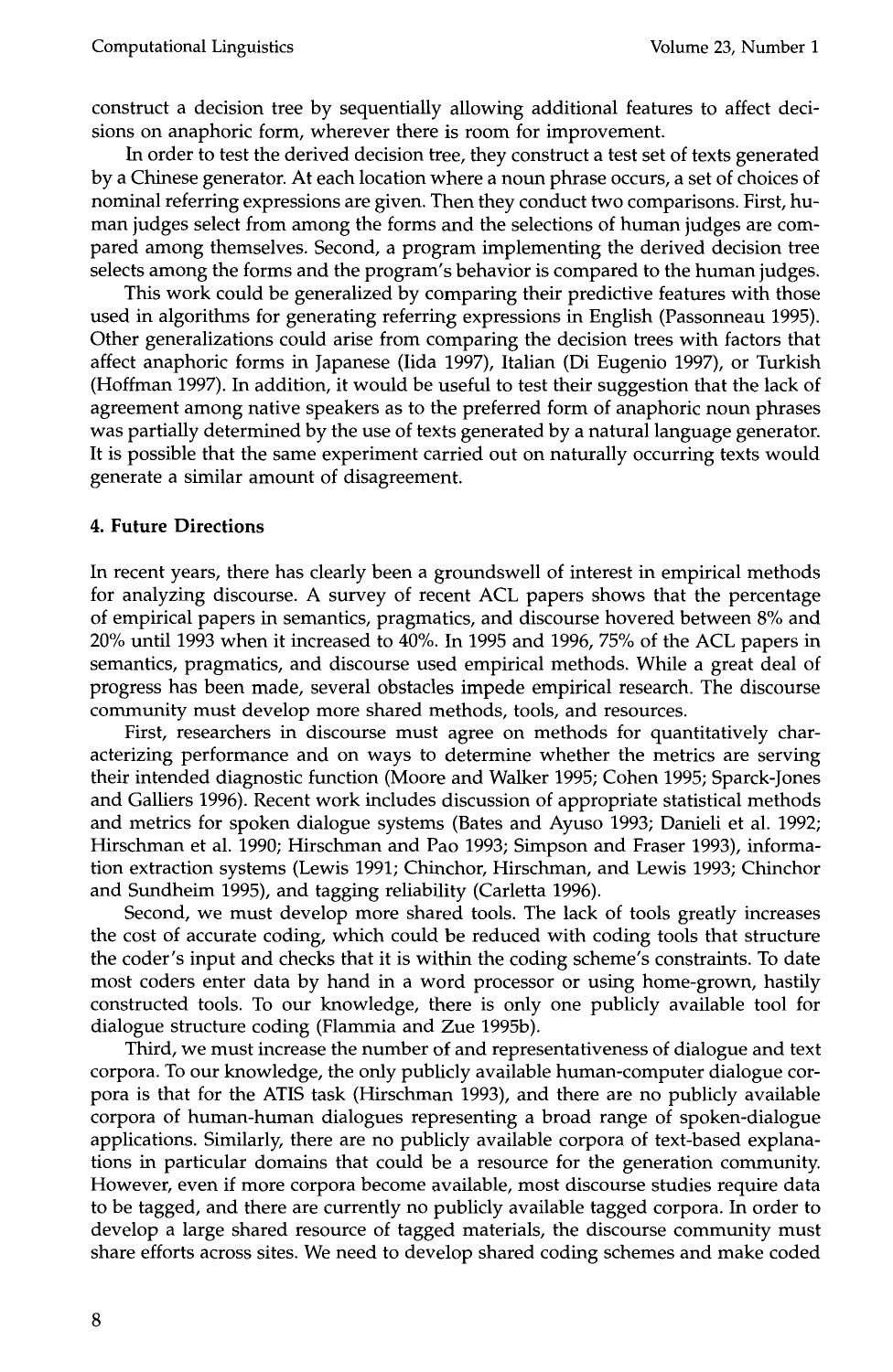data publicly available to support comparisons of different models. The community is currently addressing these issues through a series of working groups (Hirschman et al. 1996; Luperfoy 1996). Given the current state of the art, we expect these issues to concern the community for some time.

#### **Acknowledgments**

We are greatly indebted to the many people who contributed to this special issue by serving as reviewers for the 29 papers that were submitted. We would also like to thank Lynette Hirschman, Aravind Joshi, and Marti Hearst for helping us organize the AAAI Workshop on Empirical Methods in Discourse that provided the impetus for this issue.

## **References**

- Allen, James E, Bradford W. Miller, Eric K. Ringger, and Teresa Sikorski. 1996. A robust system for natural spoken dialogue. In *Proceedings of the Annual Meeting,* pages 62-70. Association for Computational Linguistics.
- Aone, Chinatsu and Scott Bennet. 1995. Evaluating automated and manual acquisition of anaphora resolution strategies. In *Proceedings of the 33rd Annual Meeting,* pages 122-129. Association for Computational Linguistics.
- Bates, Madeleine and Damaris Ayuso. 1993. A proposal for incremental dialogue evaluation. In *Proceedings of the DARPA Speech and Natural Language Workshop,*  pages 319-322.
- Biermann, A. W. and Philip M. Long. 1996. The composition of messages in speech-graphics interactive systems. In *Proceedings of the 1996 International Symposium on Spoken Dialogue,* pages 97-100.
- Brennan, Susan E. 1995. Centering attention in discourse. *Language and Cognitive Processes,* 10(2):137-167.
- Brieman, Leo, Jerome H. Friedman, Richard A. Olshen, and Charles J. Stone. 1984. *Classification and Regression Trees.*  Wadsworth and Brooks, Monterey, CA.
- Cahn, Janet. 1992. An investigation into the correlation of cue phrases, unfilled pauses and the structuring of spoken discourse. *In Workshop on Prosody in Natural Speech,*  pages 19-31. Institute for Research in Cognitive Science, University of Pennsylvania, TR IRCS-92-37.
- Carletta, Jean C. 1992. *Risk Taking and Recovery in Task-Oriented Dialogue.* Ph.D. thesis, Edinburgh University.
- Carletta, Jean C. 1996. Assessing the reliability of subjective codings.

*Computational Linguistics,* 20(4).

- Chinchor, Nancy, Lynette Hirschman, and David D. Lewis. 1993. Evaluating message understanding systems: An analysis of the third message understanding conference (muc-3). *Computational Linguistics,* 19(3):409-451.
- Chinchor, Nancy and Beth Sundheim. 1995. Message understanding conference MUC tests of discourse processing. In *AAAI Spring Symposium on Empirical Methods in Discourse Interpretation and Generation,*  pages 21-27.
- Cohen, Paul. R. 1995. *Empirical Methods for Artificial Intelligence.* MIT Press, Boston.
- Condon, Sherri L. and Claude G. Cech. 1995. Functional comparison of face-to-face and computer-mediated decision-making interactions. In Susan Herring, editor, *Computer-Mediated Conversation.* John Beniamins.
- Connolly, Dennis, John D. Burger, and David S. Day. 1994. A machine learning approach to anaphoric reference. In *Proceedings of the International Conference on New Methods in Language Processing (NEMLAP).*
- Dagan, Ido, John Justeson, Shalom Lappin, Herbert Leass, and Amnon Ribak. 1995. Syntax and lexical statistics in anaphora resolution. *Applied Artificial Intelligence - An International Journal,* 9(4):633-644.
- Dahlba'ck, Nils. 1991. *Representations of Discourse: Cognitive and Computational Aspects.* Ph.D. thesis, Linkoping University.
- Dahlbäck, Nils and Arne Jonsson. 1989. Empirical studies of discourse representations for natural language interfaces. In *Proceedings of the 4th Conference of the European Chapter of the Association for Computational Linguistics,*  pages 291-298.
- Danieli, M., W. Eckert, N. Fraser, N. Gilbert, M. Guyomard, P. Heisterkamp, M. Kharoune, J. Magadur, S. McGlashan, D. Sadek, J. Siroux, and N. Youd. 1992. Dialogue manager design evaluation. Technical Report Project Esprit 2218 SUNDIAL, WP6000-D3.
- Danieli, Morena and Elisabetta Gerbino. 1995. Metrics for evaluating dialogue strategies in a spoken language system. In *Proceedings of the 1995 AAAI Spring*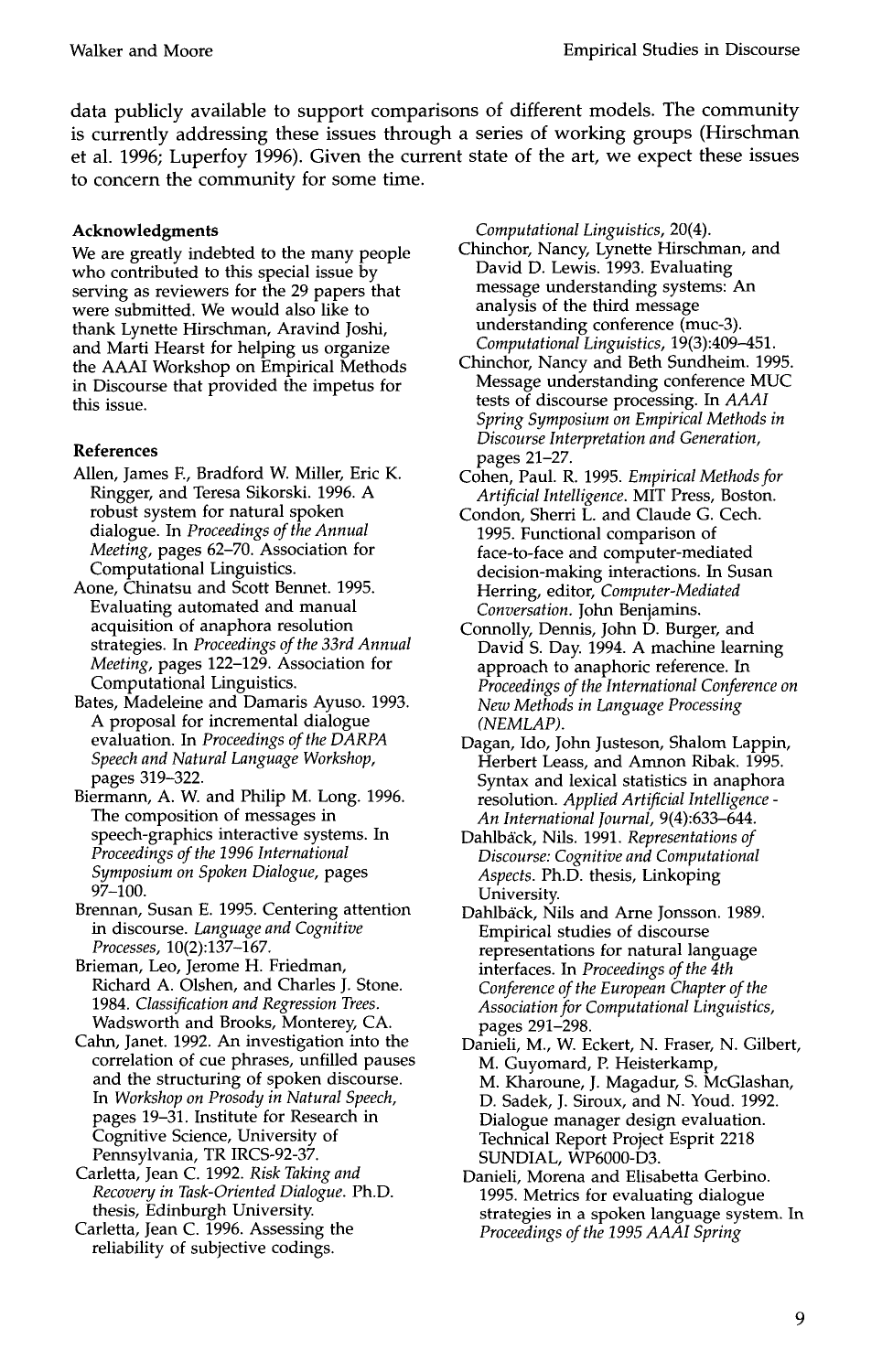*Symposium on Empirical Methods in Discourse Interpretation and Generation,*  pages 34-39.

- Di Eugenio, Barbara. 1997. Centering theory and the Italian pronominal system. In *Centering in Discourse.* Oxford University Press. To appear.
- Flammia, Giovanni and Victor Zue. 1995a. Empirical results of dialogue coding. In *EUROSPEECH 95.*
- Flammia, Giovanni and Victor Zue. 1995b. N.b.: A graphical user interface for annotating spoken dialogue. In Marilyn Walker and Johanna Moore, editors, *AAAI Spring Symposium: Empirical Methods in Discourse Interpretation and Generation.*

Fox, Barbara A. 1987. *Discourse Structure and Anaphora: Written and Conversational English.* Cambridge University Press.

Gordon, Peter C., Barbara J. Grosz, and Laura A. Gilliom. 1993. Pronouns, names and the centering of attention in discourse. *Cognitive Science,* 17(3):311-348.

Grosz, Barbara J. and Julia B. Hirschberg. 1992. Some intonational characteristics of discourse structure. In *ICSLP.* 

Guinn, Curry I. 1994. *Meta-Dialogue Behaviors: Improving the Efficiency of Human-Machine Dialogue.* Ph.D. thesis, Duke University.

- Hanks, Steve, Martha Pollack, and Paul Cohen. 1993. Benchmarks, testbeds, controlled experimentation and the design of agent architectures. *AI Magazine,*  December.
- Hardt, Daniel. 1992. An algorithm for VP ellipsis. In *Proceedings of the 30th Annual Meeting,* pages 9-14. Association for Computational Linguistics.

Heeman, Peter A. and James Allen. 1994. Detecting and correcting speech repairs. *In Proceedings of the 32nd Annual Meeting.*  Association for Computational Linguistics.

Hirschberg, Julia B. 1993. Pitch accent in context: predicting intonational prominence from text. *Artificial Intelligence Journal,* 63:305-340.

Hirschberg, Julia and Diane Litman. 1993. Empirical studies on the disambiguation of cue phrases. *Computational Linguistics,*  19(3):501-530.

Hirschberg, Julia and Christine Nakatani. 1996. A prosodic analysis of discourse segments in direction-giving monologues. *In Proceedings of the 34th Annual Meeting,*  pages 286-293, Santa Cruz, CA. Association for Computational Linguistics.

Hirschman, L., M. Bates, D. Dahl, W. Fisher, J. Garofolo, D. Pallett, K. Hunicke-Smith,

P. Price, A. Rudnicky, and

E. Tzoukermann. 1993. Multi-site data collection and evaluation in spoken language understanding. In *Proceedings of the Human Language Technology Workshop,*  pages 19-24.

- Hirschman, Lynette, Deborah A. Dahl, Donald P. McKay, Lewis M. Norton, and Marcia C. Linebarger. 1990. Beyond class a: A proposal for automatic evaluation of discourse. In *Proceedings of the Speech and Natural Language Workshop,* pages 109-113.
- Hirschman, Lynette, Aravind Joshi, Johanna Moore, and Marilyn Walker. 1996. IRCS Workshop on Discourse Tagging. Technical Report, University of Pennsylvania, http://www, cis. upenn. edu: 80/"ircs/discourse-tagging/ toplevel, html.
- Hirschman, Lynette and Christine Pao. 1993. The cost of errors in a spoken language system. In *Proceedings of the Third European Conference on Speech Communication and Technology,* pages 1419-1422.
- Hoffman, Beryl. 1997. Word order, information structure and centering in Turkish. In Marilyn A. Walker, Aravind K. Joshi, and Ellen E Prince, editors, *Centering in Discourse.* Oxford University Press. To appear.
- Houghton, G. and S. Isard. 1985. Why to speak, what to say and how to say it: Modelling language production in discourse. In *Proceedings of the International Workshop on Modelling Cognition,*  University of Lancaster.
- Hudson-D'Zmura, Susan B. 1988. *The Structure of Discourse and Anaphor Resolution: The Discourse Center and the Roles of Nouns and Pronouns.* Ph.D. thesis, University of Rochester.
- Iida, Masayo. 1997. Discourse coherence and shifting centers in Japanese texts. In Marilyn A. Walker, Aravind K. Joshi, and Ellen F. Prince, editors, *Centering in Discourse.* Oxford University Press. To appear.
- Isard, Amy and Jean C. Carletta. 1995. Replicability of transaction and action coding in the map task corpus. In Marilyn Walker and Johanna Moore, editors, *AAAI Spring Symposium: Empirical Methods in Discourse Interpretation and Generation.*
- Jarke, Matthias, Jon A. Turner, Edward A. Stohr, Yannis Vassiliou, Norman H. White, and Ken Michielsen. 1985. A field evaluation of natural language for data retrieval. *IEEE Transactions on Software Engineering,* SE-11, No.1:97-113.
- Jordan, Pamela and Marilyn A. Walker. 1996. Deciding to remind during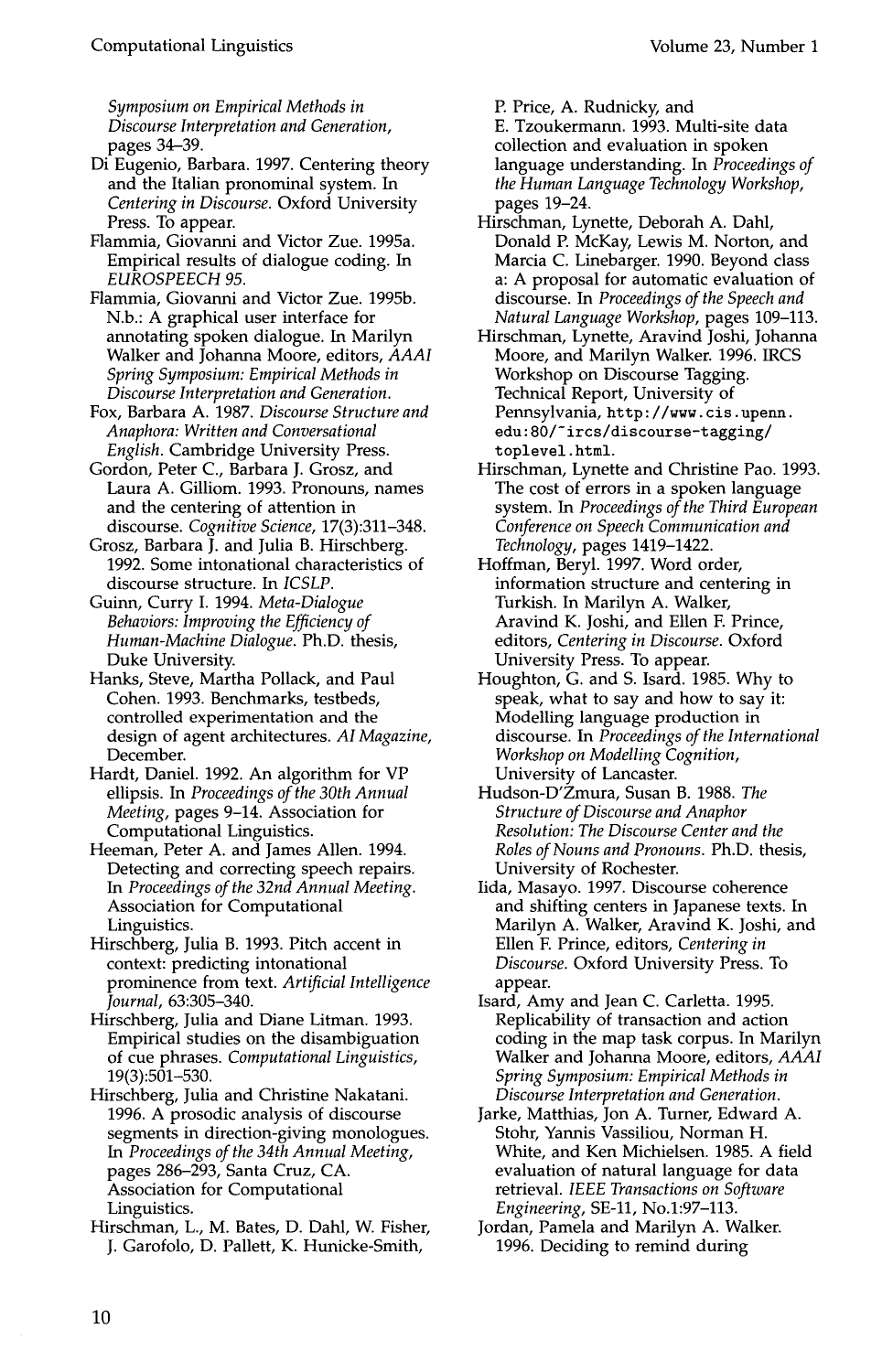collaborative problem solving: Empirical evidence for agent strategies. In *Conference of the American Association of Artificial Intelligence, AAAI.* 

- Kamm, Candace. 1995. User interfaces for voice applications. In David Roe and Jay Wilpon, editors, *Voice Communication between Humans and Machines.* National Academy Press, pages 422-442.
- Krippendorf, Klaus. 1980. *Content Analysis: An Introduction to its Methodology.* Sage Publications, Beverly Hills, CA.
- Kroch, Anthony S. and Donald M. Hindle. 1982. A quantitative study of the syntax of speech and writing. Technical Report, University of Pennsylvania.
- Lappin, Shalom and Herbert Leass. 1994. An algorithm for pronominal anaphora resolution. *Computational Linguistics,*  20(4):535-562.
- Lewis, David D. 1991. Evaluating text categorization. In *Proceedings of the DARPA Speech and Natural Language Workshop,*  pages 312-318.
- Litman, Diane. 1996. Cue phrase classification using machine learning. *Journal of Artifi'cial Intelligence Research,*  5:53-94.
- Logan, Brian, Steven Reece, and Karen Sparck-Jones. 1994. Modelling information retrieval agents with belief revision. In *Seventh Annual International ACM SIGIR Conference on Research and Development in Information Retrieval,* pages 91-100, London. Springer-Verlag.
- Luperfoy, Susan. 1996. Discourse Resource Initiative Home Page. Technical Report, http://www.georgetown.edu/luperfoy/ Discourse-Treebank/dri-home.html.
- McKeown, Kathleen R. and Dragomir R. Radev. 1995. Generating summaries of multiple news articles. In Edward A. Fox, Peter Ingwersen, and Raya Fidel, editors, *Proceedings of the 18th Annual International ACM SIGIR Conference on Research and Development in Information Retrieval,* pages 74-82, Seattle, Washington, July.
- Meng, Helen, Senis Busayapongchai, James Glass, Dave Goddeau, Lee Hetherington, Ed Hurley, Christine Pao, Joe Polifroni, Stephanie Seneff, and Victor Zue. 1996. Wheels: A conversational system in the automobile classifieds domain. In *Proceedings of the 1996 International Symposium on Spoken Dialogue,* pages 165-168.
- Moore, Johanna and Marilyn Walker. 1995. Proceedings of the 1995 aaai workshop on empirical methods in discourse interpretation and generation. Technical Report, AAAI:

http://www.aaai.org/Publications/ TechReports/reportcatalog.html#spring.

- Moore, Johanna D., Benoff Lemaire, and James A. Rosenblum. 1996. Discourse generation for instructional applications: Identifying and exploiting relevant prior explanations. *Journal of the Learning Sciences,* 5(1):49-94.
- Moore, Johanna D. and Martha E. Pollack. 1992. A problem for RST: The need for multi-level discourse analysis. *Computational Linguistics,* 18(4).
- Morris and G. Hirst. 1991. Lexical cohesion computed by thesaural relations as an indicator of the structure of text. *Computational Linguistics,* 17(1):21--48.
- Moser, Margaret G. and Johanna Moore. 1995. Investigating cue selection and placement in tutorial discourse. In *Proceedings of the 33rd Annual Meeting,*  pages 130-135. Association for Computational Linguistics.
- Nagata, Masaaki. 1992. Using pragmatics to rule out recognition errors in cooperative task-oriented dialogues. In *ICSLP.*
- Nakatani, Christine H. and Julia Hirschberg. 1993. A speech-first model for repair detection and correction. In *Proceedings of the 31st Annual Meeting, pages 46-53.* Association for Computational Linguistics.
- Novick, David and Stephen Sutton. 1994. An empirical model of acknowledgment for spoken language systems. In *Proceedings of the 32nd Annual Meeting.*  Association for Computational Linguistics.
- Oviatt, Sharon L. and Philip R. Cohen. 1989. The effects of interaction on spoken discourse. In *Proceedings of the 27th Annual Meeting,* pages 126-134. Association for Computational Linguistics.
- Paris, Cecile and Donia Scott. 1994. Stylistic variation in multilingual instructions. In *The 7th International Conference on Natural Language Generation.*
- Passonneau, Rebecca J. 1995. Integrating gricean and attentional constraints. In *IJCA195.*
- Potjer, J., A. Russel, L. Boves, and E. den Os. 1996. Subjective and objective evaluation of two types of dialogues in a call assistance service. In *1996 IEEE Third Workshop: Interactive Voice Technology for Telecommunications Applications, IVTTA.*  IEEE, pages 89-92.
- Power, R. 1979. The organisation of purposeful dialogues. *Linguistics,*  17:107-152.
- Prince, Ellen E 1985. Fancy syntax and shared knowledge. *Journal of Pragmatics,*